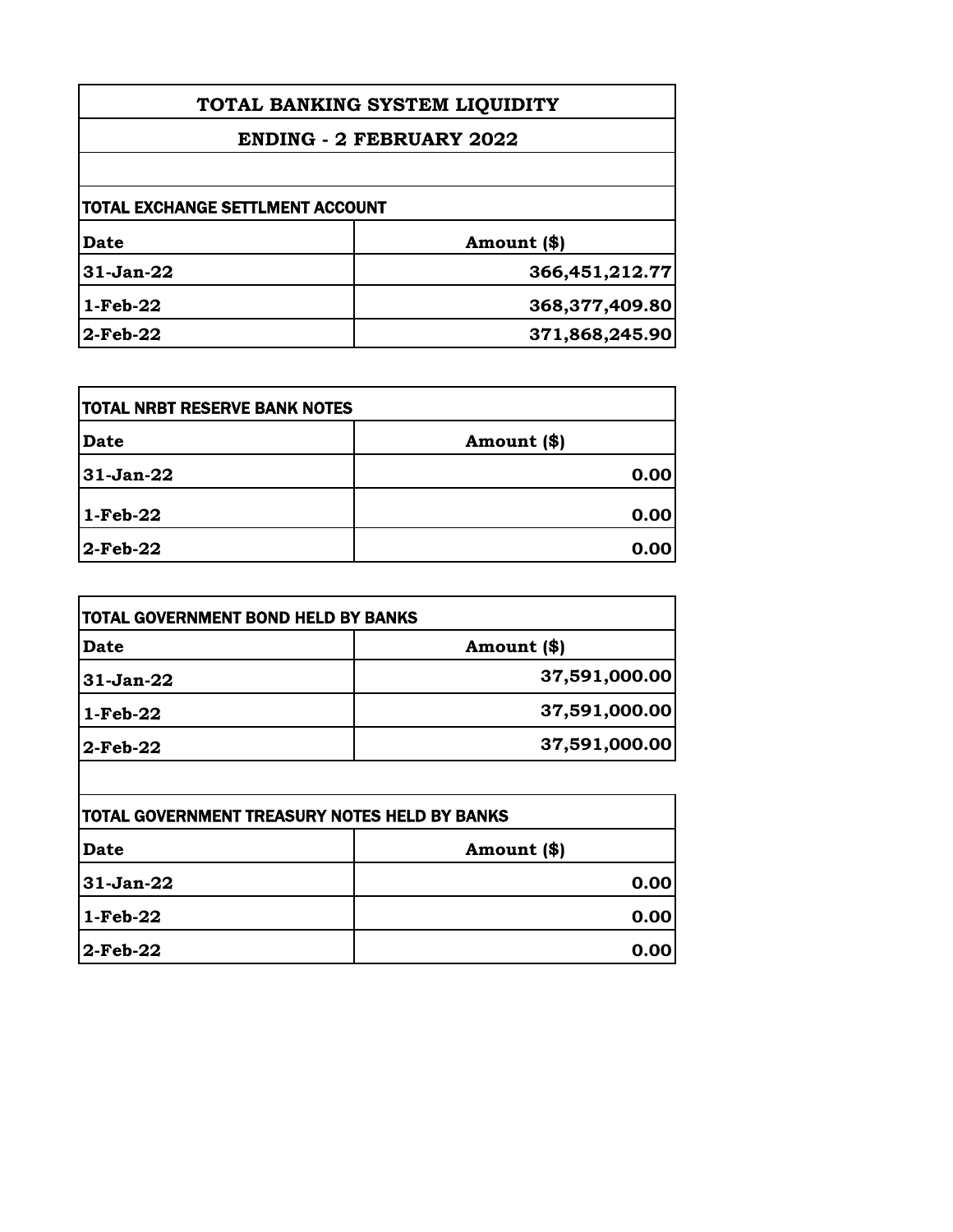| TOTAL BANKING SYSTEM LIQUIDITY<br><b>ENDING - 11 FEBRUARY 2022</b> |                |
|--------------------------------------------------------------------|----------------|
|                                                                    |                |
| <b>TOTAL EXCHANGE SETTLMENT ACCOUNT</b>                            |                |
| Date                                                               | Amount (\$)    |
| <b>8-Feb-22</b>                                                    | 375,813,088.67 |
| 11-Feb-22                                                          | 376,506,114.55 |

| <b>TOTAL NRBT RESERVE BANK NOTES</b> |              |
|--------------------------------------|--------------|
| <b>Date</b>                          | Amount $(*)$ |
| $8$ -Feb-22                          | 0.00         |
| $11-Feb-22$                          | 0.00         |

| Date        | Amount (\$)   |
|-------------|---------------|
| 8-Feb-22    | 40,657,000.00 |
| $11-Feb-22$ | 40,657,000.00 |

| <b>TOTAL GOVERNMENT TREASURY NOTES HELD BY BANKS</b> |               |
|------------------------------------------------------|---------------|
| Date                                                 | Amount $(\$)$ |
| $ 8 - \text{Feb} - 22 $                              | 0.00          |
| $ 11-Feb-22 $                                        | 0.00          |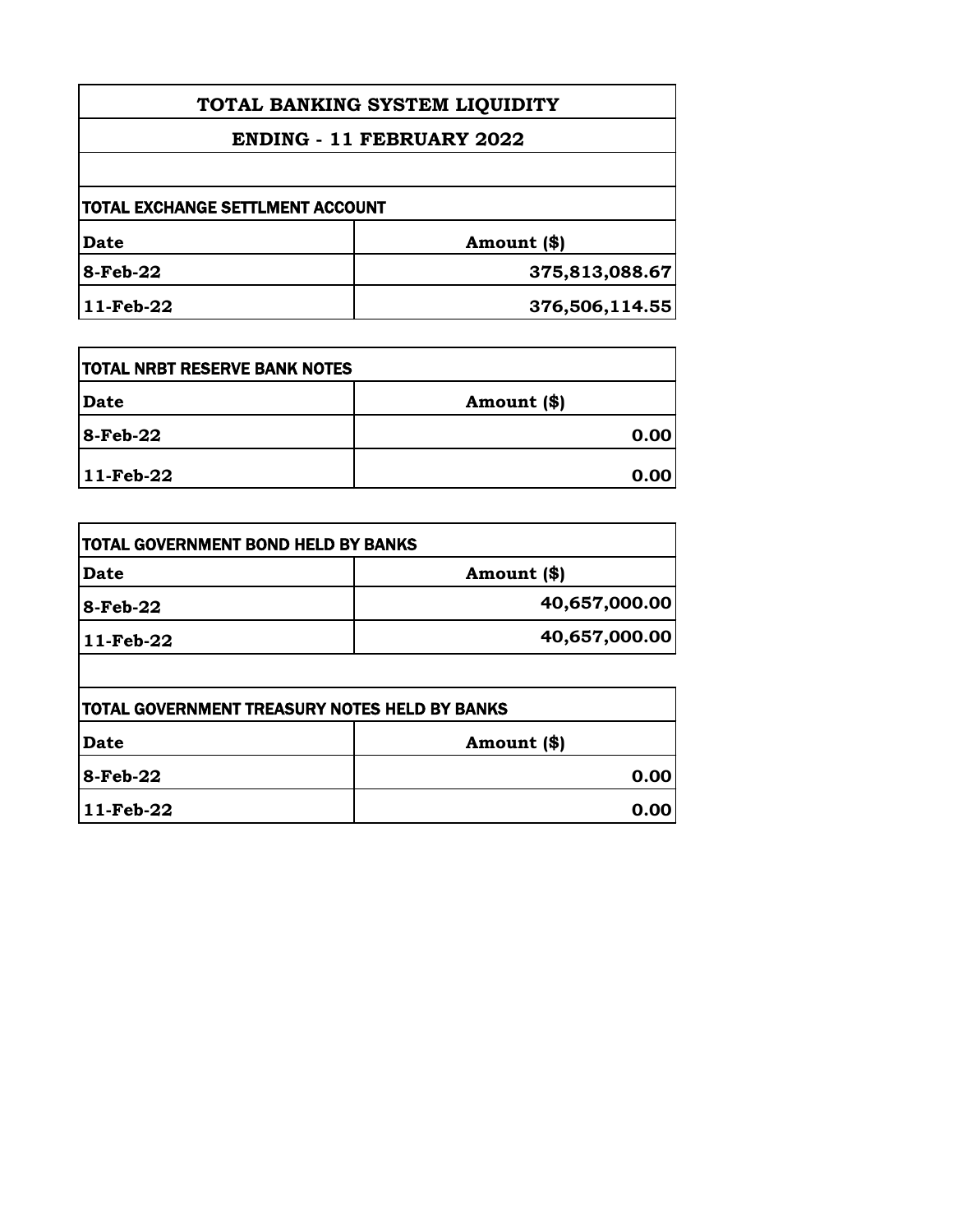| TOTAL BANKING SYSTEM LIQUIDITY<br><b>ENDING - 18FEBRUARY 2022</b> |                |
|-------------------------------------------------------------------|----------------|
|                                                                   |                |
| <b>TOTAL EXCHANGE SETTLMENT ACCOUNT</b>                           |                |
| Date                                                              | Amount (\$)    |
| 15-Feb-22                                                         | 375,152,255.33 |
| 18-Feb-22                                                         | 379,201,511.39 |

| <b>TOTAL NRBT RESERVE BANK NOTES</b> |             |
|--------------------------------------|-------------|
| Date                                 | Amount (\$) |
| 15-Feb-22                            | 0.00        |
| 18-Feb-22                            | 0.00        |

| <b>ITOTAL GOVERNMENT BOND HELD BY BANKS</b> |               |
|---------------------------------------------|---------------|
| Date                                        | Amount (\$)   |
| 15-Feb-22                                   | 40,657,000.00 |
| 18-Feb-22                                   | 40,657,000.00 |
|                                             |               |

| <b>TOTAL GOVERNMENT TREASURY NOTES HELD BY BANKS</b> |             |
|------------------------------------------------------|-------------|
| Date                                                 | Amount (\$) |
| 15-Feb-22                                            | 0.00        |
| $ 18$ -Feb-22                                        | 0.00        |